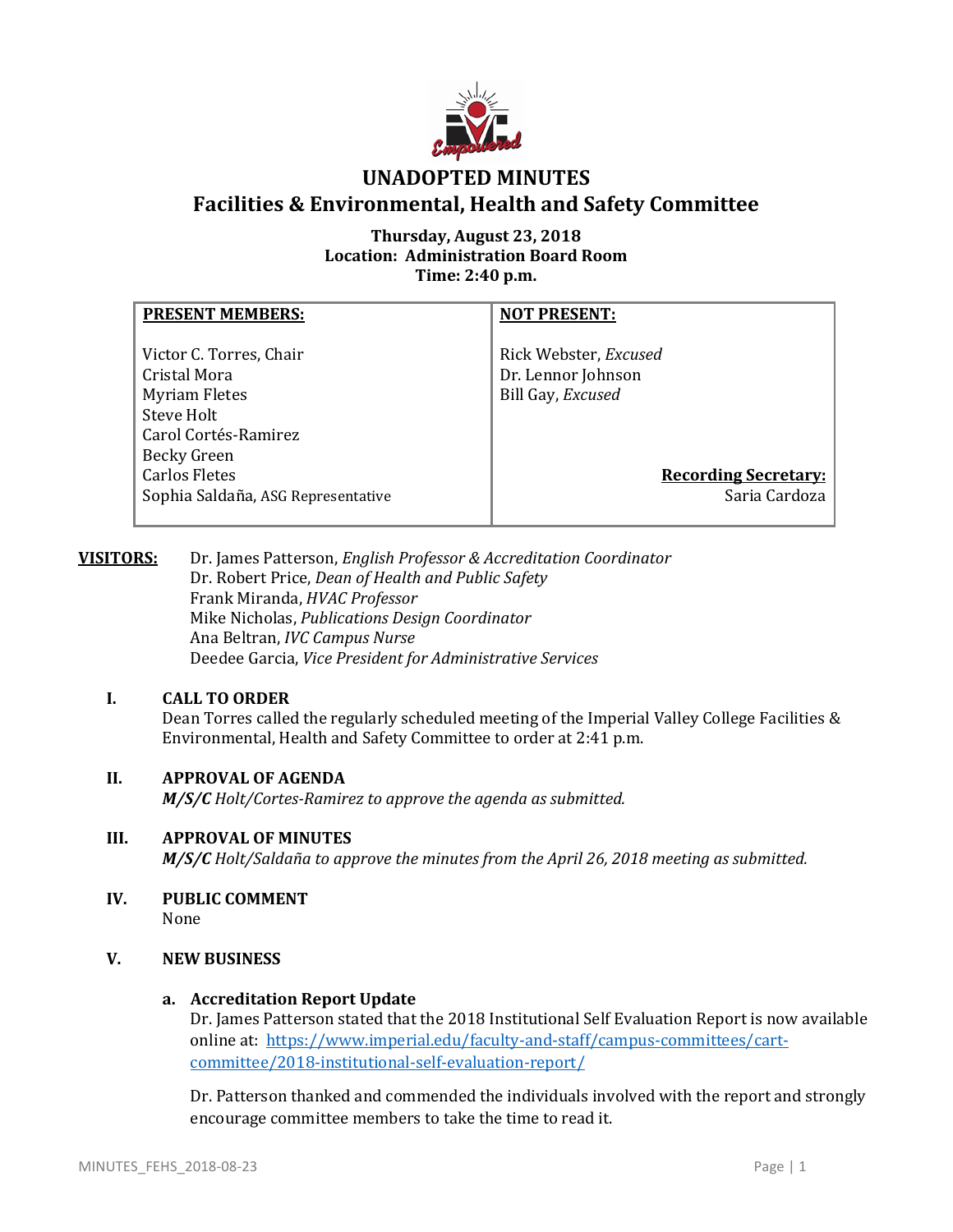## **b. Additional Reserved Parking Spaces next to the 3200 Building**

Dr. Price was present to request additional reserved parking spaces next to the 3200 building. The 3200 building is the farthest building and there is one reserved parking space. Dr. Price would like to see the whole row be reserved spaces as this will be convenient for the adjunct faculty teaching in that building. Often times, adjunct faculty have to park very far away making this an inconvenience especially when carrying teaching materials.

Committee members discussed that faculty and staff may park in the student parking spaces but students cannot park in the Faculty & Staff spaces and this creates an issue.

Member C. Fletes will bring this item back to the committee once a parking spaces analysis is completed.

## **c. Utilization of Overflow Parking during Late Registration**

The parking lots are impacted during the first two to three weeks of school and the Parking Control Office opens the over parking lots once all other parking lots are full. Member C. Fletes provided data on the utilization of the overflow parking lots and in spite of the increased student population, the data shows that the overflow parking lots are being utilized less than in previous years. The most impacted overflow parking lot is the one located in the north next to parking lot K.

The flow of the parking lots will continue to be monitored and this item will be brought back to the committee once a study is completed.

#### **d. Classroom Project for 3100 Building**

HVAC Professor, Mr. Frank Miranda was present and asked for the committee's support on a class project. The project consists of a sun dial made by iron by our Welding students. A location is yet to be determined. This item will be placed again at the next committee's agenda.

#### **VI. UNFINISHED BUSINESS**

## **a. AP 6620 Naming of Buildings**

There has been a preliminary research done with VP Garcia's input from Victor Valley College. VP Garcia was present and stated that Victor Valley College recently updated with a process in place. The Foundation at Victor Valley was very involved. This item will be placed again on the next agenda.

## **b. AP 6700 Civic Center and Other Facilities Use**

Dean Torres met with Member Webster to compare our facilities cost with other local markets, i.e., ICOE, SDSU-IV Campus, etc. A full list is not yet completed but will be presented at the next meeting.

#### **c. Committee Goals for 2017-2018**

**1. Comprehensive Preparedness Training/Exercise – Update on Emergency Procedures**

This item continues to be a discussion item.

#### **2. Safety Needs Assessment – Update on Safety Assessment Walk**

The interior safety walk is still pending and should be conducted prior to the next meeting. A meeting request will be sent to Member Mora, Member C. Fletes, Member Webster and Member Saldaña in the next couple weeks.